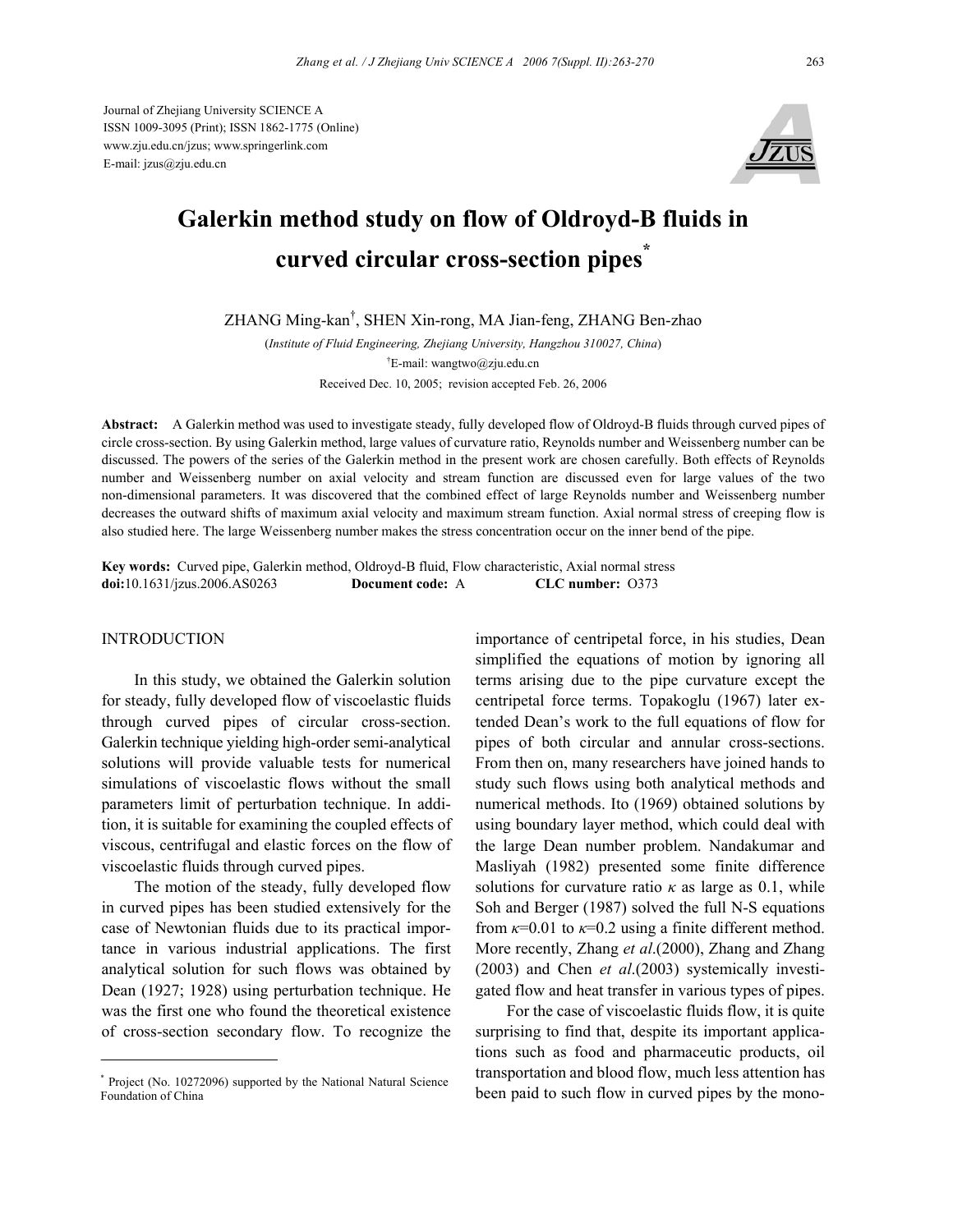graphers than its Newtonian counterpart. Using the simplifications introduced by Dean, the flow of viscoelastic fluids in curved pipes of circular cross-section has been examined for the Bingham fluid (Clegg and Power, 1963; Das, 1992), the Reiner-Rivlin fluid (Jones, 1960), the second order fluid (Sharma and Prakash, 1977) and the Oldroyd-B fluid (Thomas and Walters, 1963). Bowen *et al*.(1991) later solved the UCM constitutive equations for the creeping flow without invoking Dean's approximation. More recently, Robertson and Muller (1996) and Jitchote and Robertson (2000) presented perturbation solutions for Oldroyd-B fluid and second order fluid, respectively. Almost at the same time, Fan *et al*.(2001) investigated the comparison between fully developed viscous and viscoelastic flows in curved pipes by using finite element method. In their work, they investigated not only the flow characteristic but the two normal stress differences as well.

This paper is aimed at obtaining analytical solutions of Galerkin method for Oldroyd-B fluids and exploring the secondary flow structures, the axial flow and the axial normal stress distribution of such flow in curved pipes. The governing equations in toroidal coordinate system are obtained by using the tensor analysis from many references to Bolinder (1996)'s work.

## GOVERNING EQUATIONS

Fig.1 shows a curved pipe of circular cross-section and the toroidal coordinate system used in the present work. The coordinates are  $\tilde{x}$ ,  $\tilde{y}$ ,  $\tilde{s}$ , where  $\tilde{s}$  is the centerline of the pipe. *R* and *a* are the radius of the curved pipe and the radius of the circular cross-section, respectively. The velocities in the directions of  $\tilde{x}$ ,  $\tilde{y}$ ,  $\tilde{s}$  are denoted by  $\tilde{u}$ ,  $\tilde{v}$ ,  $\tilde{w}$ , respectively. Fig.1 also shows the orthonormal basis  $(e_x, e_y,$  $e_s$ ) defined relative to the rectangular Cartesian basis (*e*1, *e*2, *e*3) as

$$
\begin{aligned} \mathbf{e}_x &= \cos(\tilde{s}/R)\mathbf{e}_1 + \sin(\tilde{s}/R)\mathbf{e}_2, \ \mathbf{e}_y = \mathbf{e}_3, \\ \mathbf{e}_s &= -\sin(\tilde{s}/R)\mathbf{e}_1 + \cos(\tilde{s}/R)\mathbf{e}_2. \end{aligned} \tag{1}
$$

In the constitutive equation of Oldroyd-B fluids, the extra stress tensor  $\tilde{\tau}$  can be written as



**Fig.1 The curved pipe and the coordinate system**

$$
\tilde{\tau} = \tilde{\tau}^s + \tilde{\tau}^p, \qquad (2)
$$

where  $\tilde{\tau}^s$  and  $\tilde{\tau}^p$  are defined by

$$
\tilde{\boldsymbol{\tau}}^{\mathrm{s}} = 2\eta_{\mathrm{s}}\tilde{\boldsymbol{D}}, \; \tilde{\boldsymbol{\tau}}^{\mathrm{p}} + \lambda \tilde{\boldsymbol{\tau}}^{\mathrm{p}} = 2\eta_{\mathrm{p}}\tilde{\boldsymbol{D}}, \qquad (3)
$$

where  $\lambda$  is the fluid relaxation time and  $\eta_s$ ,  $\eta_p$  the viscosity contribution from the solvent and the polymers, respectively. The symbol "∇" stands here for the upper-convected derivative which, for an arbitrary second-order tensor  $\tilde{S}$  with coordinates  $\tilde{S}_{ij}$ relative to a rectangular coordinate system, is

$$
\widetilde{\tilde{S}}_{ij} = \frac{\partial \widetilde{S}_{ij}}{\partial \widetilde{t}} + \widetilde{\nu}_k \frac{\partial \widetilde{S}_{ij}}{\partial \widetilde{x}_k} - \frac{\partial \widetilde{\nu}_i}{\partial \widetilde{x}_k} \widetilde{S}_{kj} - \widetilde{S}_{ik} \frac{\partial \widetilde{\nu}_j}{\partial \widetilde{x}_k}.
$$
 (4)

The  $\overline{D}$  in Eq.(3) called rate of deformation tensor is the symmetric part of the velocity gradient. The components of  $\tilde{D}$  relative to a rectangular coordinate system are

$$
\tilde{D}_{ij} = \frac{1}{2} \left( \frac{\partial \tilde{v}_i}{\partial \tilde{x}_j} + \frac{\partial \tilde{v}_j}{\partial \tilde{x}_i} \right).
$$
\n(5)

If  $\eta_p=0$ , the Oldroyd-B equation reduces to the upper converted Maxwell constitutive equation, if *λ*=0, it further reduces to the Newtonian constitutive equation.

The non-dimensional quantities are introduced as follows:

$$
(x, y, s) = \frac{(\tilde{x}, \tilde{y}, \tilde{s})}{a}, (u, v, w) = \frac{(\tilde{u}, \tilde{v}, \tilde{w})}{W_o}, p = \frac{a\tilde{p}}{\eta W_o},
$$

$$
\tau^s = \frac{a}{\eta W_o} \tilde{\tau}^s, \ \tau^p = \frac{a}{\eta W_o} \tilde{\tau}^p, \ \ \kappa = \frac{a}{R},
$$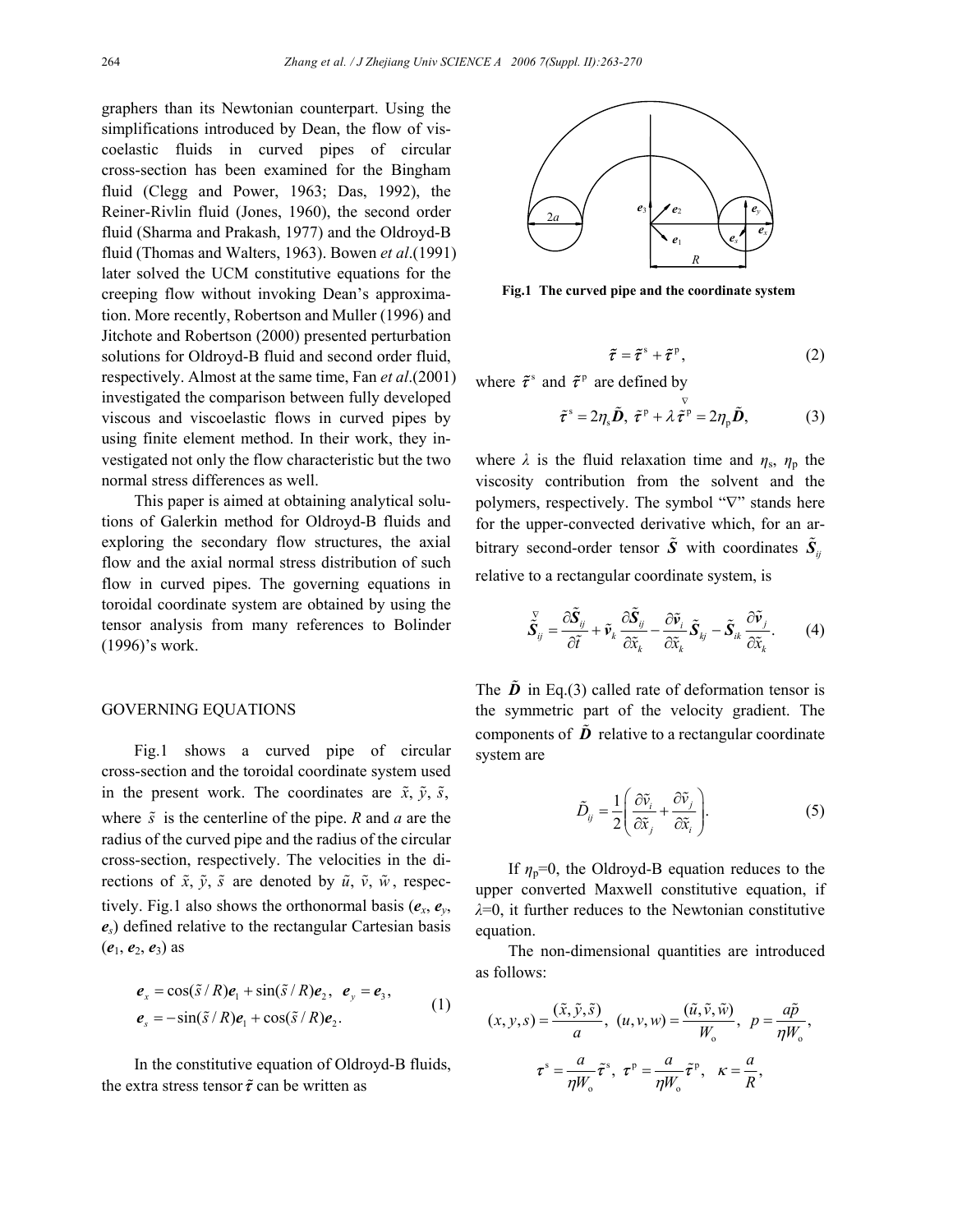$$
W_{o} = \frac{a^{2}}{4\eta} \left( -\frac{\partial \tilde{p}}{\partial \tilde{s}} \right) = \frac{Ga^{2}}{4\eta}, \ Re = \frac{\rho W_{o} a}{\eta}, \ We = \frac{\lambda W_{o}}{a}, (6)
$$

where *W*o is a characteristic velocity of the flow and *η* is the sum of  $\eta_p$  and  $\eta_s$ . *p* is the non-dimensional pressure. It is assumed that the Oldroyd-B fluid flow is fully developed and incompressible. For fully developed flows, the velocity field is independent of  $\tilde{s}$ , consequently the axial component of the pressure gradient  $\partial \tilde{p} / \partial \tilde{s}$  is a constant denoted as −*G*. Using the definition of  $W_0$  and  $p$ , the negative of the axial component of the non-dimensional pressure gradient, ∂*p*/∂*s*, takes the value of 4. *κ* is the non-dimensional curvature ratio; *ρ* is the density of the fluid; *Re* is the Reynolds number; *We* is the Weissenberg number. For fully developed impressible flow of Oldroyd-B fluid in curved pipes, the non-dimensional continuity equation, the non-dimensional momentum equation and the non-dimensional constitutive equation are given as:

$$
Re\left[u\frac{\partial u}{\partial x} + v\frac{\partial v}{\partial y} - \frac{\kappa}{M}w^2\right] = -\frac{\partial p}{\partial x} + \left[\frac{\partial \tau_{xx}}{\partial x} + \frac{\partial \tau_{xy}}{\partial y} + \frac{\kappa}{M}(\tau_{xx} - \tau_{ss})\right],
$$
  

$$
Re\left[u\frac{\partial v}{\partial x} + v\frac{\partial v}{\partial y}\right] = -\frac{\partial p}{\partial y} + \left[\frac{\partial \tau_{xy}}{\partial x} + \frac{\partial \tau_{yy}}{\partial y} + \frac{\kappa}{M}\tau_{xy}\right],
$$
 (8)  

$$
Re\left[u\frac{\partial w}{\partial x} + v\frac{\partial w}{\partial y} + \frac{\kappa}{M}uw\right]
$$
 (9)

$$
= -\frac{1}{M} \frac{\partial p}{\partial s} + \left[ \frac{\partial \tau_{xs}}{\partial x} + \frac{\partial \tau_{ys}}{\partial y} + \frac{2\kappa}{M} \tau_{xs} \right],
$$

$$
\frac{\partial u}{\partial x} + \frac{\partial v}{\partial y} + \frac{\kappa}{M} u = 0, \tag{10}
$$

$$
\tau_{xx}^{\mathrm{p}} + We \left[ u \frac{\partial \tau_{xx}^{\mathrm{p}}}{\partial x} + v \frac{\partial \tau_{xx}^{\mathrm{p}}}{\partial y} - 2 \tau_{xx}^{\mathrm{p}} \frac{\partial u}{\partial x} - 2 \tau_{xy}^{\mathrm{p}} \frac{\partial u}{\partial y} \right]
$$
(11)

$$
=2\frac{\eta_{\rm p}}{\eta}\frac{\partial u}{\partial x},
$$
  

$$
\tau_{xy}^{\rm p} + We \left[ u \frac{\partial \tau_{xy}^{\rm p}}{\partial x} + v \frac{\partial \tau_{xy}^{\rm p}}{\partial y} - \tau_{xy}^{\rm p} \left( \frac{\partial u}{\partial x} + \frac{\partial v}{\partial y} \right) - \tau_{xx}^{\rm p} \frac{\partial v}{\partial y} - \tau_{yy}^{\rm p} \frac{\partial u}{\partial y} \right] = \frac{\eta_{\rm p}}{\eta} \left( \frac{\partial u}{\partial y} + \frac{\partial v}{\partial x} \right), \qquad (12)
$$

$$
\tau_{xs}^{\mathrm{p}} + We \left[ u \frac{\partial \tau_{xs}^{\mathrm{p}}}{\partial x} + v \frac{\partial \tau_{xs}^{\mathrm{p}}}{\partial y} - \tau_{xs}^{\mathrm{p}} \frac{\partial u}{\partial x} - \tau_{xx}^{\mathrm{p}} \frac{\partial w}{\partial y} \right]
$$

$$
- \tau_{ys}^{\mathrm{p}} \frac{\partial u}{\partial x} - \tau_{xy}^{\mathrm{p}} \frac{\partial w}{\partial y} + \frac{\kappa}{M} (\tau_{xx}^{\mathrm{p}} w - \tau_{xs}^{\mathrm{p}} u) \right]
$$
(13)
$$
= \frac{\eta_{\mathrm{p}}}{\sqrt{\pi}} \left( \frac{\partial w}{\partial x} - \frac{\kappa}{M} w \right),
$$

$$
= \frac{\eta_{\rm p}}{\eta} \left( \frac{\partial w}{\partial x} - \frac{\kappa}{M} w \right),
$$
  
\n
$$
\tau_{yy}^{\rm p} + W e \left[ u \frac{\partial \tau_{yy}^{\rm p}}{\partial x} + v \frac{\partial \tau_{yy}^{\rm p}}{\partial y} - 2 \tau_{xy}^{\rm p} \frac{\partial v}{\partial x} - 2 \tau_{yy}^{\rm p} \frac{\partial v}{\partial y} \right] = 2 \frac{\eta_{\rm p}}{\eta} \frac{\partial v}{\partial y},
$$
\n(14)

$$
\tau_{ys}^{\mathrm{p}} + We \left[ u \frac{\partial \tau_{ys}^{\mathrm{p}}}{\partial x} + v \frac{\partial \tau_{ys}^{\mathrm{p}}}{\partial y} - \tau_{xs}^{\mathrm{p}} \frac{\partial v}{\partial x} - \tau_{xy}^{\mathrm{p}} \frac{\partial w}{\partial x} - \tau_{ys}^{\mathrm{p}} \frac{\partial v}{\partial y} - \tau_{ys}^{\mathrm{p}} \frac{\partial v}{\partial y} - \tau_{yy}^{\mathrm{p}} \frac{\partial v}{\partial y} + \frac{\kappa}{M} (\tau_{xy}^{\mathrm{p}} w - \tau_{ys}^{\mathrm{p}} u) \right] = \frac{\eta_{\mathrm{p}}}{\eta} \frac{\partial w}{\partial y}, \tag{15}
$$

$$
\tau_{ss}^{\mathrm{p}} + We \left[ u \frac{\partial \tau_{ss}^{\mathrm{p}}}{\partial x} + v \frac{\partial \tau_{ss}^{\mathrm{p}}}{\partial y} - 2 \tau_{xs}^{\mathrm{p}} \frac{\partial w}{\partial x} - 2 \tau_{ys}^{\mathrm{p}} \frac{\partial w}{\partial y} + \frac{\kappa}{M} (2 \tau_{xs}^{\mathrm{p}} w - \tau_{ss}^{\mathrm{p}} u) \right] = 2 \frac{\eta_{\mathrm{p}}}{\eta} \frac{\kappa}{M} u,
$$
 (16)

$$
\tau_{xx}^s = 2 \frac{\eta_s}{\eta} \frac{\partial u}{\partial x},\qquad(17)
$$

$$
\tau_{xy}^s = \frac{\eta_s}{\eta} \left( \frac{\partial u}{\partial y} + \frac{\partial v}{\partial x} \right),\tag{18}
$$

$$
\tau_{xx}^s = \frac{\eta_s}{\eta} \left( \frac{\partial w}{\partial x} - \frac{\kappa}{M} w \right),\tag{19}
$$

$$
\tau_{yy}^s = 2 \frac{\eta_s}{\eta} \frac{\partial v}{\partial y},\tag{20}
$$

$$
\tau_{\rm ys}^{\rm s} = \frac{\eta_{\rm s}}{\eta} \frac{\partial w}{\partial y},\tag{21}
$$

$$
\tau_{ss}^{s} = 2\frac{\eta_{s}}{\eta} \frac{\kappa}{M} u,\tag{22}
$$

where *M*=1+*κx*. (23)

The stream function *ψ* satisfying the continuity function equation, is defined as

$$
u = \frac{1}{M} \frac{\partial \psi}{\partial y} = \frac{1}{M} \psi_y, \ v = -\frac{1}{M} \frac{\partial \psi}{\partial x} = -\frac{1}{M} \psi_x. \tag{24}
$$

After substituting Eq.(24) into Eq.(9), the equations are as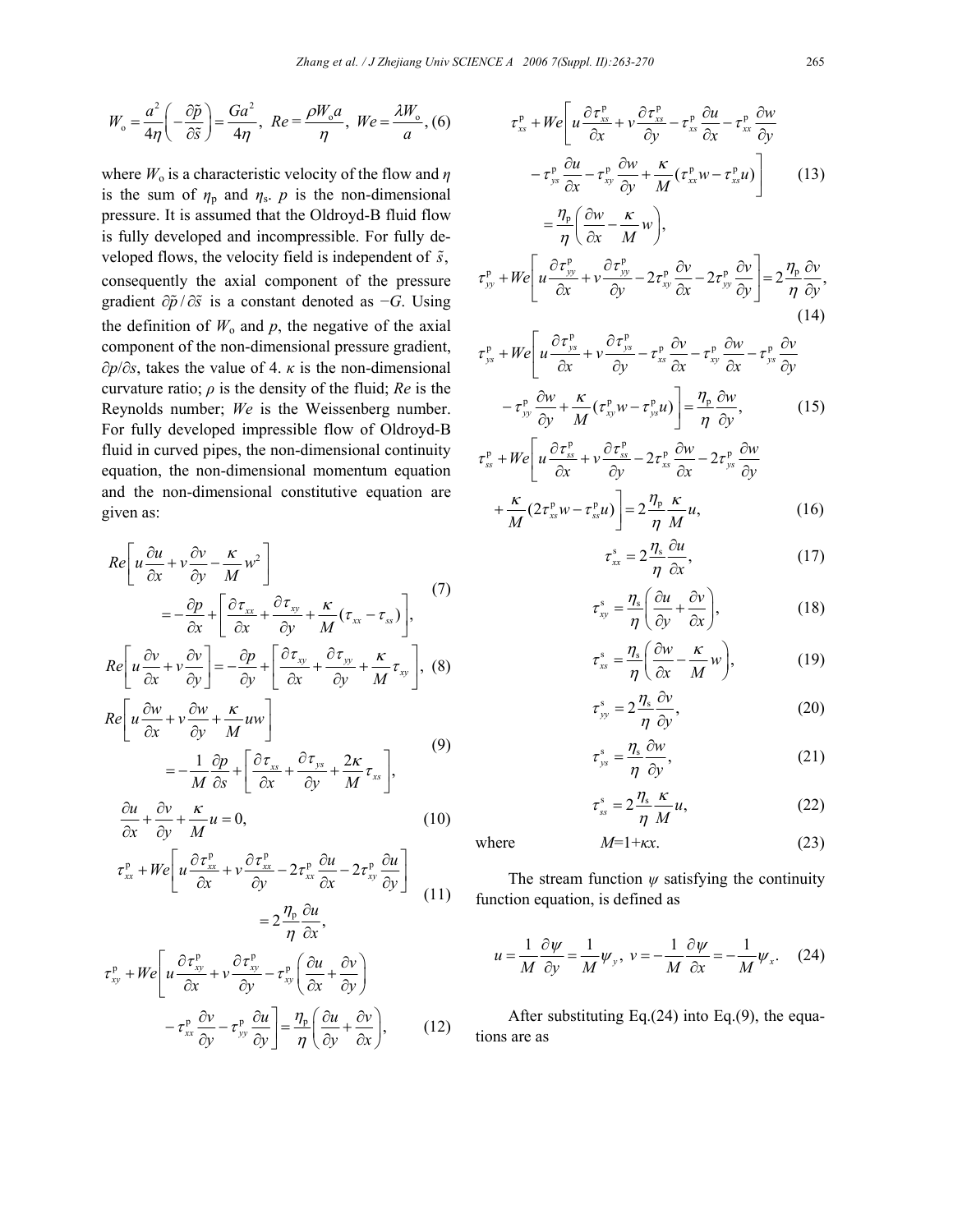$$
\frac{Re}{M} \left[ \psi_y \frac{\partial w}{\partial x} + \psi_x \frac{\partial w}{\partial y} + \frac{\kappa}{M} \psi_y w \right]
$$
  
= 
$$
-\frac{\partial p}{\partial s} + \left[ \frac{\partial \tau_{xs}}{\partial x} + \frac{\partial \tau_{ys}}{\partial y} + \frac{2\kappa}{M} \tau_{xs} \right].
$$
 (25)

The stream function for Eq.(7) and Eq.(8) is obtained by substituting Eq.(24) in the two equations, differentiating Eq.(7) with respect to *y* and adding the result to the negative of the derivative with respect to *x* of Eq.(8). The result is

$$
\frac{Re}{M^2} \left[ 2 \frac{\partial^2 \psi}{\partial y^2} \frac{\partial^2 \psi}{\partial x \partial y} + \frac{\partial^3 \psi}{\partial y^2 \partial x} \frac{\partial \psi}{\partial y} + \frac{\partial^3 \psi}{\partial y^3} \frac{\partial \psi}{\partial x} \right]
$$

$$
- \left( 2 \frac{\partial^2 \psi}{\partial x^2} \frac{\partial^2 \psi}{\partial x \partial y} + \frac{\partial^3 \psi}{\partial x^2 \partial y} \frac{\partial \psi}{\partial x} + \frac{\partial^3 \psi}{\partial x^3} \frac{\partial \psi}{\partial y} \right) \right]
$$

$$
= - \frac{\partial^2 \tau_{xy}}{\partial x^2} + \frac{\partial^2 \tau_{xy}}{\partial y^2} + \frac{\partial^2 \tau_{xx}}{\partial x \partial y} - \frac{\partial^2 \tau_{yy}}{\partial x \partial y}
$$

$$
+ \frac{k}{M} \left( \frac{\partial \tau_{xx}}{\partial y} - \frac{\partial \tau_{xy}}{\partial x} - \frac{\partial \tau_{xy}}{\partial y} \right).
$$
(26)

The boundary conditions are:

$$
w|_{I}=0, \psi|_{I}=u|_{I}=v|_{I}, \partial \psi/\partial n=0 \qquad (27)
$$

where *Γ* and *n* are the wall boundary of the pipes and the independent variable along the direction of the inner normal of the wall boundary, respectively.

#### GALERKIN METHOD

The Galerkin method is adopted to investigate flow through curved pipes with circular cross-section.

According to Xue (2002)'s work, first, the base function series  $\{\psi_i\}$ ,  $\{\psi_j\}$ ,  $\{\tau^{\mathfrak{p}}_{\mathfrak{p}}\}$ ,  $\{\tau^{\mathfrak{p}}_{\mathfrak{p}}\}$ ,  $\{\tau^{\mathfrak{p}}_{\mathfrak{p}}\}$ ,  $\{ \tau^p_{y} \}$ ,  $\{ \tau^p_{y} \}$  and  $\{ \tau^p_{s} \}$  (*i*, *j*=1, 2, ...) are chosen, the variables are expressed as

$$
\psi = \sum_{i=0}^{m_1} a_i \psi_i, \quad\nw = \sum_{j=0}^{m_2} b_j \psi_j, \quad\n\tau_{xx}^{\mathbf{p}} = \sum_{j=0}^{m_2} c_j \tau_{xx}^{\mathbf{p}} j
$$
\n
$$
\tau_{xy}^{\mathbf{p}} = \sum_{i=0}^{m_1} d_i \tau_{xy}^{\mathbf{p}} i, \quad\n\tau_{xx}^{\mathbf{p}} = \sum_{j=0}^{m_2} e_j \tau_{xy}^{\mathbf{p}} j, \quad\n\tau_{yy}^{\mathbf{p}} = \sum_{j=0}^{m_2} f_j \tau_{yy}^{\mathbf{p}} j \tag{28}
$$
\n
$$
\tau_{yy}^{\mathbf{p}} = \sum_{i=0}^{m_1} g_i \tau_{yx}^{\mathbf{p}} i, \quad\n\tau_{ss}^{\mathbf{p}} = \sum_{j=0}^{m_2} h_j \tau_{xy}^{\mathbf{p}} j.
$$

where  $m_1$  and  $m_2$  denote the number of the terms of series  $\{\psi_i\}$  and  $\{w_i\}$ . In curved pipes variables  $\psi$ , for  $\tau_{xy}^{\text{p}}$  and  $\tau_{yx}^{\text{p}}$  are antisymmetric and *w*,  $\tau_{xx}^{\text{p}}$ ,  $\tau_{yy}^{\text{p}}$  and  $\tau_{ss}^{p}$  symmetric, the numbers of the terms of series  $\{\tau^p_{i}\}\$  and  $\{\tau^p_{i}\}\$  are the same as those of series  $\{\psi_i\}.$ And so are those in the case of symmetric variables.

Considering the boundary condition, the  $\psi_i$  and the  $w_i$  are simply given as follows:

$$
\psi_i = [1 - (x^2 + y^2)]^2 \alpha_i, \ \ w_j = [1 - (x^2 + y^2)] \beta_j. \tag{29}
$$

The components of  $\tau^p$  are as follows:

$$
\tau_{xi}^{\mathbf{p}} = \beta_j, \ \tau_{yi}^{\mathbf{p}} = \alpha_i, \ \tau_{xi}^{\mathbf{p}} = \beta_i,
$$
  

$$
\tau_{yi}^{\mathbf{p}} = \beta_j, \ \tau_{yi}^{\mathbf{p}} = \alpha_i, \ \tau_{si}^{\mathbf{p}} = \beta_j.
$$
 (30)

Series  $\{\alpha_i\}$  and  $\{\beta_i\}$  must be linearly independent. The forms of  $\{\alpha_i\}$  and  $\{\beta_i\}$  in the present work are as follows:

$$
{\alpha_i} = {y, xy, x^2y, y^3, x^3y, xy^3, x^4y, x^2y^3, y^5, x^5y, x^3y^3, xy^5}
$$
, (31)  

$$
{\beta_i} = {1, x, x^2, y^2, x^3, xy^2, x^4, x^2y^2, y^4, x^5, x^3y^2, xy^4, x^6, x^4y^2, x^2y^4, y^6}
$$
  
(32)

Second, substituting Eqs.(29) and (30) into Eqs.(11) $\sim$ (22), (25) and (26) and integrating them by Galerkin criterion, with the aid of computer symbolic manipulation technique, a set of non-linear equations on *ai* to *hj* can be obtained. The Newton-Raphson method is adopted to solve the resulted non-linear equations. With the coefficients  $a_i$  to  $h_i$  being obtained, it is easy to obtain both the whole flow structure and the distribution of extra stresses. Similar to other numerical methods, the Galerkin method also considers accuracy. The global accuracy of the method is determined by the number of base function terms. In Fig.2, we present the contours of axial velocity for  $Re=25$ ,  $\eta_p/\eta=0.2$ ,  $We=5$ ,  $\kappa=0.1$  in two different sets of base functions. In one set the maximum powers of terms for stream function, axial velocity and extra stresses are 6 while in the other set the powers are 7. The two contours are almost the same. Taking both the accuracy and CPU time into consideration, the former set of base functions are chosen for the rest of the computations.

Comparisons with the available results in Fig.3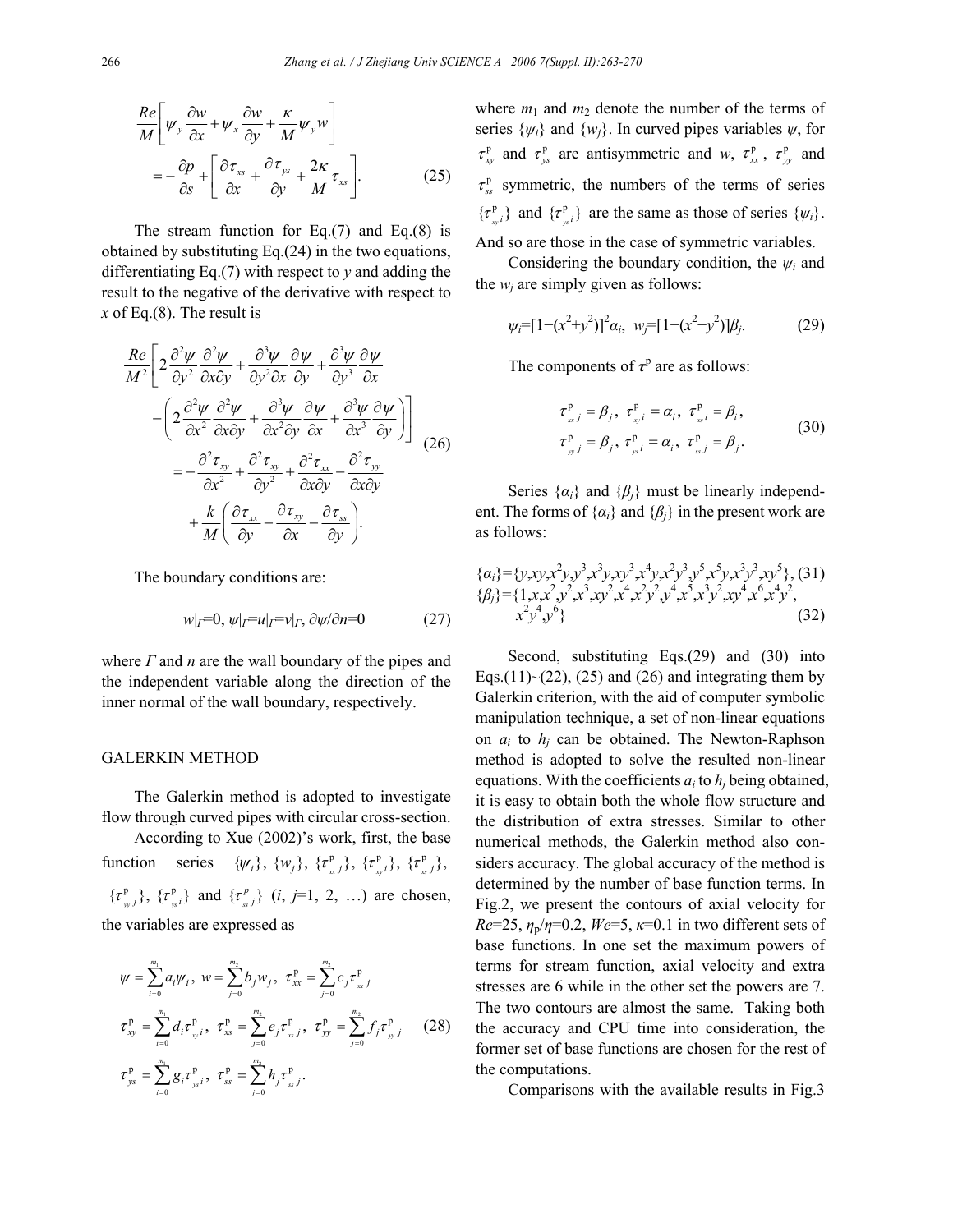showed that the Galerkin results of the present work and the perturbation results of Robertson's work confirm each other very well.



**Fig.2 Comparisons of the Oldroyd-B fluid flow in**  curved pipe of *w* (left) and  $\psi$  (right). ( $Re=25$ ,  $\eta_p/\eta=0.2$ ,  $We=5, \kappa=0.1$ ). (a) 6 powers solution; (b) 7 powers so**lution** 



**Fig.3 Comparisons of the Oldroyd-B fluid flow in curved pipe of** *w* **(left) and**  $\psi$  **(right). (** $Re=10$ **,**  $\eta_p/\eta=0.2$ **,** *We***=5,** *κ***=0.01). (a) Present work; (b) Robertson's work**

# RESULTS AND DISCUSSION

Because of the small parameters limit of perturbation technique, the curvature ratio, the Reynolds number and the Weissenberg number of the perturbation solutions reported are limited to less than 0.1, 25 and 5, respectively. However, in the present work such parameters can be much larger by using Galerkin method.

The axial flow of Oldroyd-B fluid in curved pipes is showed in Fig.4 and Fig.5. One of the distinctions between Newtonian and Oldroyd-B fluids is in the degree of inward or outward shift of the maximum in axial velocity. It can be observed in Fig.5 that for small Reynolds number, the maximum in axial velocity is shifted toward the inner bend of the pipe. The inward shift decreases and becomes an outward shift gradually as *Re* or *We* is increased. Fig.4 is the example of outward shift (*Re*=25,  $\eta_p/\eta=0.2$ , *We*=8, and *κ*=0.1). However, for the case of large values of *Re*, the maximum in axial velocity is shifted outward for values of *We* beyond a critical value. The critical values of *We* decrease with increasing *Re*. The non-linear interaction of inertia and elasticity results in a greater shift toward the outer bend in the case of small values of *Re*. For large value of *Re* such interaction results in a smaller outward shift than in the non-elastic case as the *We* becomes bigger enough such as shown in the curve of *Re*=50 in Fig.5.

In curved pipes, centripetal acceleration and fluid elasticity cause secondary flow characterized by a pair of counter-rotating vortices. Fig.6 is a represen-



**Fig.4** Contours of axial velocity for  $Re=25$ ,  $\eta_p/\eta=0.2$ , *We***=8, and** *κ***=0.1**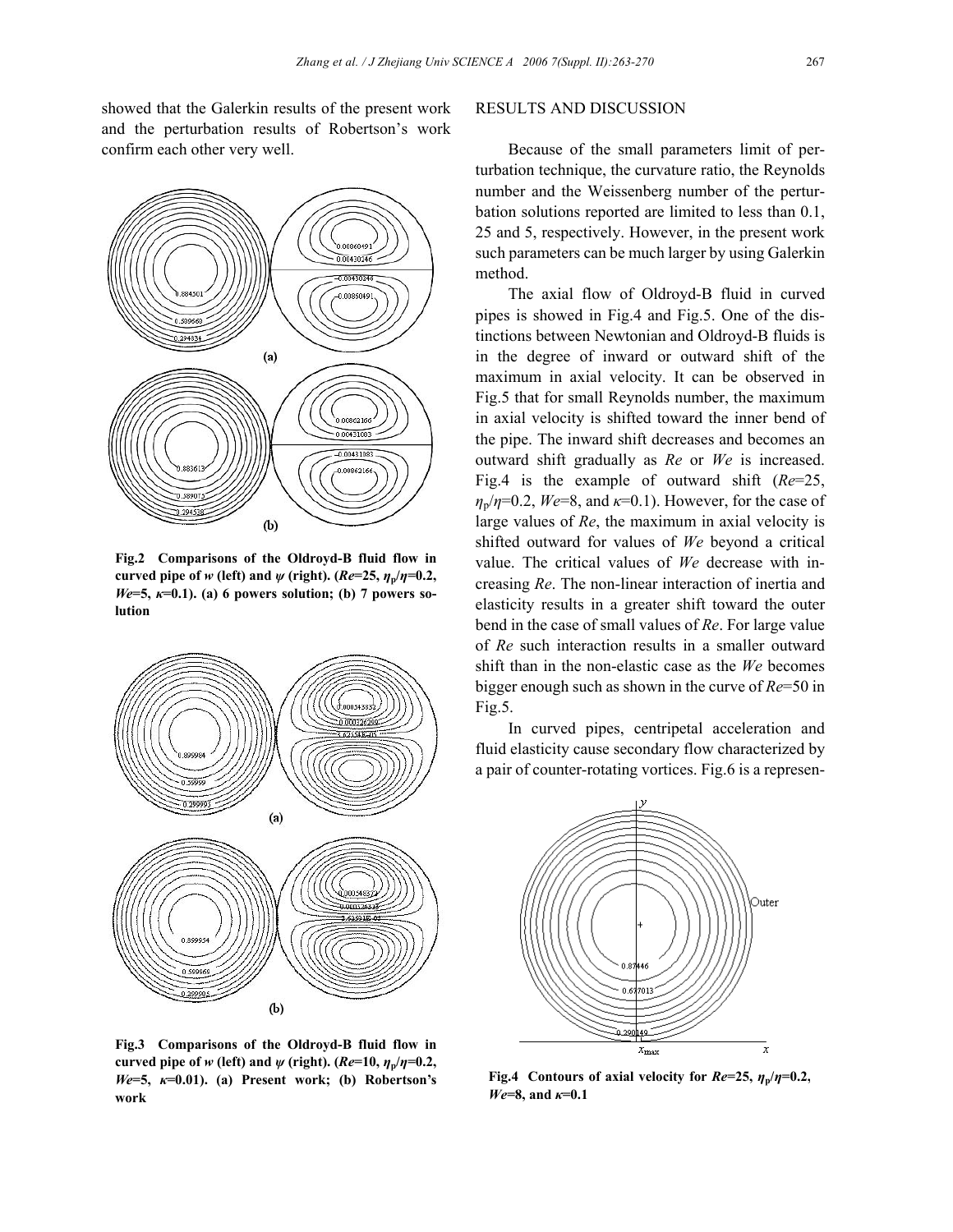tative one of the contours of stream function in curved pipes. To compare Fig.7 with the Robertson and Muller (1996)'s analogous result, it is obvious that for small value of Reynolds number, the outward shift of maximum increases monotonously as Weissenberg number is increased, but for large value of *Re*, the monotonicity is broken. Together with the result of axial flow discussed above, the vanishing of the monotonicities indicates that the combined effect of inertia and elasticity is much weaker than the independent effect of inertia or elasticity as Reynolds number and Weissenberg number are both large enough, which is the result of the complex non-linear interaction of inertia and elasticity with large parameters.

The volume flux, written with respect to the non-dimensional variables introduced in Eq.(6), is

$$
Q = W_0 a^2 \int_{-1}^{1} \int_{-\sqrt{1-x^2}}^{\sqrt{1-x^2}} w \, \mathrm{d}y \, \mathrm{d}x \,. \tag{33}
$$



**Fig.5 Location of maximum in axial velocity as a function of We for**  $\eta_p/\eta=0.2$  **and**  $\kappa=0.1$ 



**Fig.7 Location of maximum in stream function as a function of We for**  $\eta_p/\eta=0.2$  **and**  $\kappa=0.2$ 

The volume flux in a curved pipe is denoted by *Q*c, and that in a straight pipe of the same flow parameter by  $Q_s$ . In the present work,  $Q_s$  equals  $\pi W_0 a^2/2$ . The volume flux ratio is defined as

$$
\frac{Q_{\rm c}}{Q_{\rm s}} = \frac{W_{\rm o} a^2 \int_{-1}^{1} \int_{-\sqrt{1-x^2}}^{\sqrt{1-x^2}} w \, \mathrm{d}y \, \mathrm{d}x}{\pi W_{\rm o} a^2 / 2} = \frac{\int_{-1}^{1} \int_{-\sqrt{1-x^2}}^{\sqrt{1-x^2}} w \, \mathrm{d}y \, \mathrm{d}x}{\pi / 2} \,. \tag{34}
$$

The flow resistance (the friction factor) is generally expressed in terms of the reciprocal of the volume flux ratio

$$
f_{\rm s}/f_{\rm c} = Q_{\rm c}/Q_{\rm s}.\tag{35}
$$

Fig.8 indicates that for the case of creeping flow, the effect of increasing Weissenberg number strengthens flow resistance, which is just the opposite to the effect for the case of large value of Reynolds number.



**Fig.6 Contours of stream function for** *Re***=40,** *η***p/***η***=0.2,** *We***=5 and** *κ***=0.2**



**Fig.8 Location of friction factor as a function of** *We* **for**  $\eta_p/\eta = 0.2$  and  $\kappa = 0.2$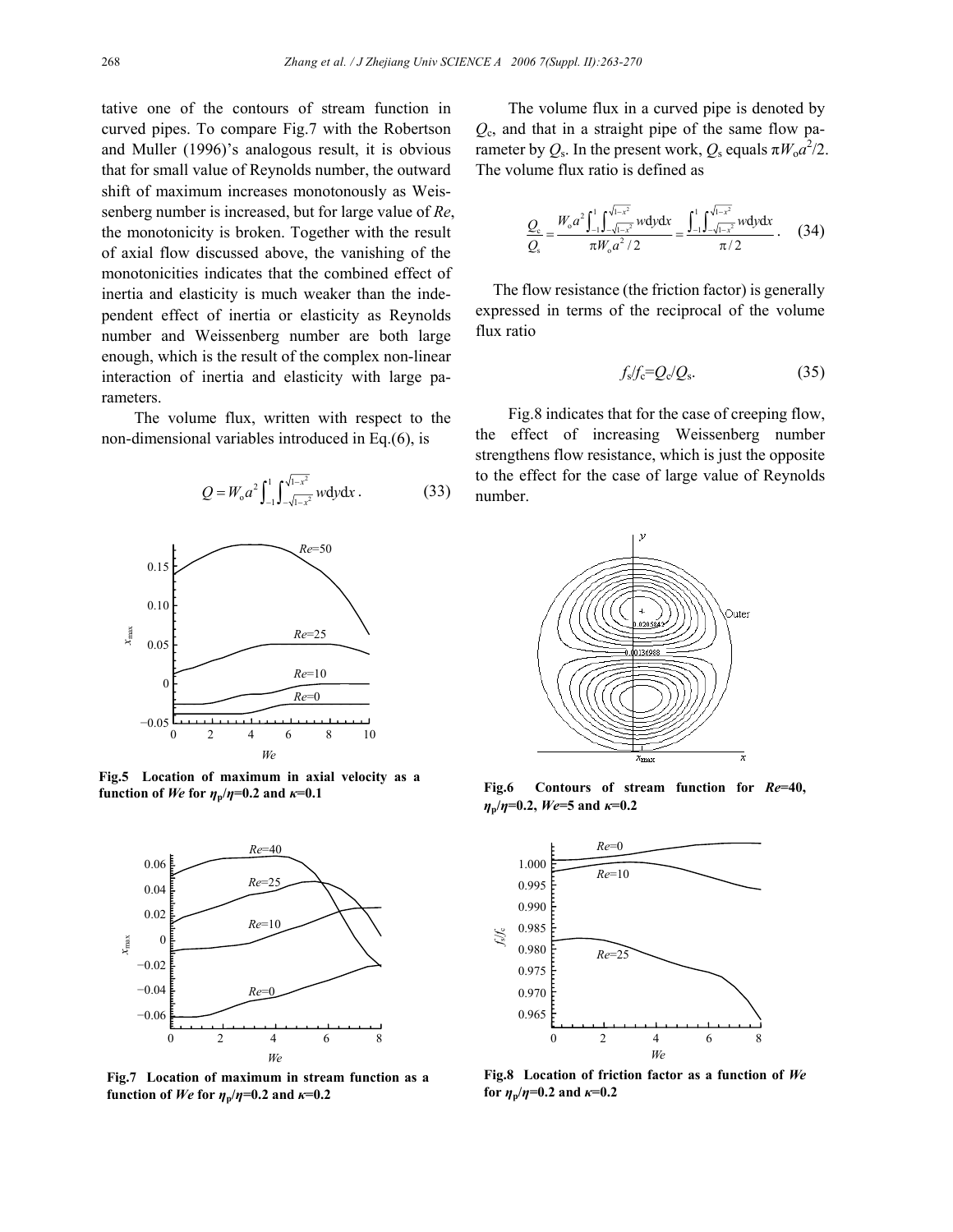The axial normal stress, *τss*, is another distinction between Newtonian fluids and Oldroyd-B fluids. Through analysis of the constitutive equations, it is easy to find that there is no relationship between the axial normal stress and the axial flow velocity in Newtonian case, while in Oldroyd-B case such relationship has been established, so the value of *τss* in Oldroyd-B case is much larger than in Newtonian case.

Fig.9 shows the variation of contours of axial normal stress with *We* in creeping flow, which indicates the effects of elasticity on the axial normal stress. For creeping flow, similar with the distribution of axial flow velocity, the maximum in axial normal stress is near the inner bend of the pipe. With increasing elasticity, the distribution of axial normal stress becomes more and more even. Meanwhile, the maximum in axial normal stress concentrates near the center of the inner bend of the pipe. The location of the minimum of *τss* extends to the outer bend of the pipe with increasing Weissenberg number. Such variation of axial normal stress is just the result of the variation of axial flow velocity affected by the elasticity.

### **CONCLUSION**

The flow of Oldroyd-B fluid in curved pipes was investigated by Galerkin method. The scales of the curvature ratio, the Reynolds number and the Weissenberg number are widely extended by using Galerkin method. The coupled effect of inertia and elasticity on Oldroyd-B fluid flow in curved pipes was examined in detail. The major conclusions drawn are as follows:

For small value of Reynolds number, the effect of increasing Weissenberg number gradually shifts the maximum stream function and maximum axial velocity toward the outer bend of the pipe. However, for the case of large Reynolds number, both the monotonicities are broken because of the combined non-linearity of large values of Reynolds number and Weissenberg number.

The distribution of *τss* is also dependent on the Weissenberg number. Through the study of creeping flow of Oldroyd-B fluid, the independent effect of the Weissenberg number on the distribution of *τss* can be



**Fig.9 Contours of axial normal stress for** *Re***=0,** *η***p/***η***=0.2 and** *κ***=0.2. (a)** *We***=2; (b)** *We***=4; (c)** *We***=6; (d)** *We***=8**

discovered. The maximum value in *τss* concentrates near the center of the inner bend of the pipe with increasing Weissenberg number, while the distribution of the minimum *τss* extends to the outer bend of the pipe.